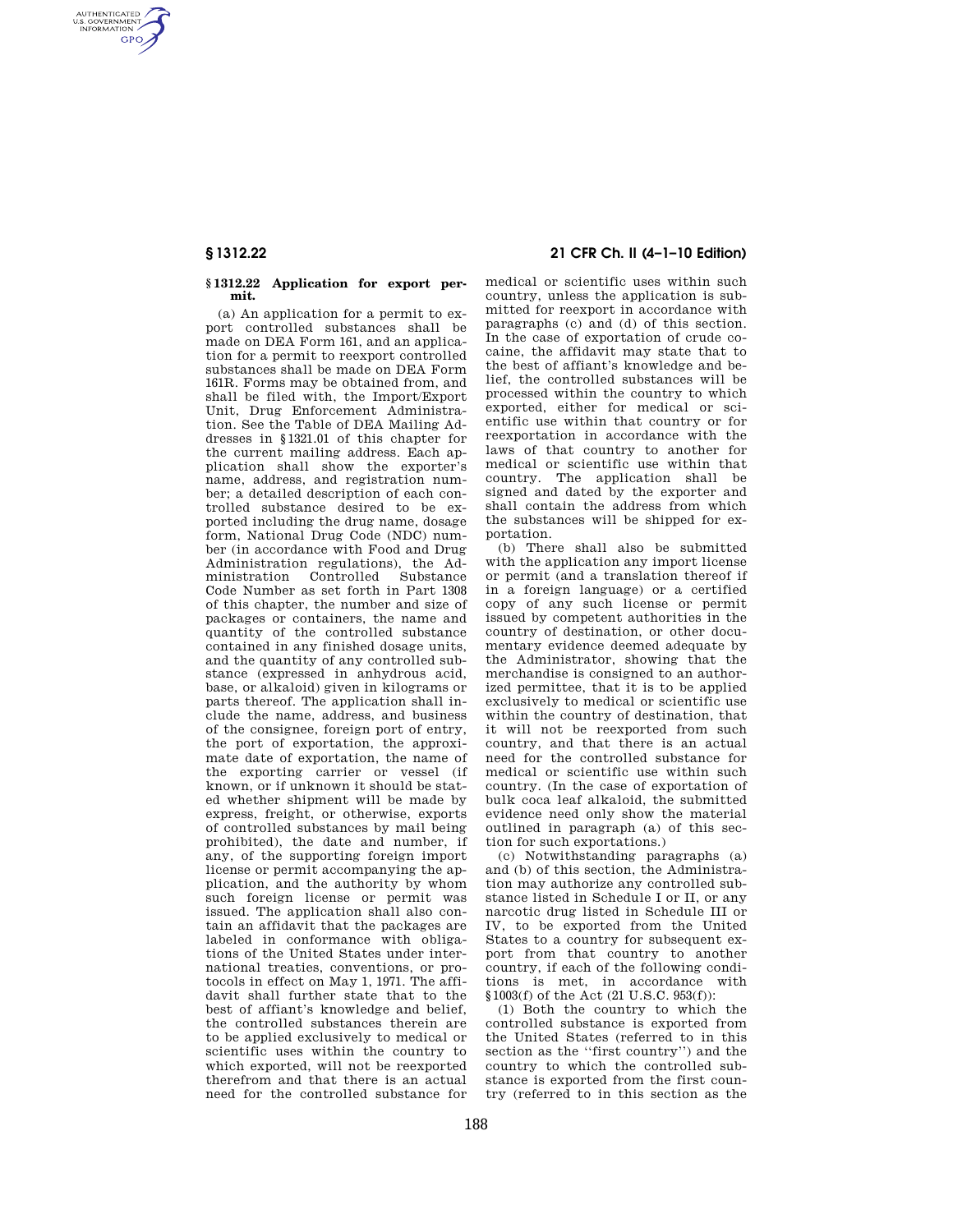## **Drug Enforcement Administration, Justice § 1312.22**

''second country'') are parties to the Single Convention on Narcotic Drugs, 1961, and the Convention on Psychotropic Substances, 1971;

(2) The first country and the second country have each instituted and maintain, in conformity with such Conventions, a system of controls of imports of controlled substances which the Administration deems adequate;

(3) With respect to the first country, the controlled substance is consigned to a holder of such permits or licenses as may be required under the laws of such country, and a permit or license to import the controlled substance has been issued by the country;

(4) With respect to the second country, substantial evidence is furnished to the Administration by the applicant for the export permit that—

(i) The controlled substance is to be consigned to a holder of such permits or licenses as may be required under the laws of such country, and a permit or license to import the controlled substance is to be issued by the country; and

(ii) The controlled substance is to be applied exclusively to medical, scientific, or other legitimate uses within the country;

(5) The controlled substance will not be exported from the second country;

(6) The person who exported the controlled substance from the United States has complied with paragraph (d) of this section and a permit to export the controlled substance from the United States has been issued by the Administration; and

(7) Within 30 days after the controlled substance is exported from the first country to the second country, the person who exported the controlled substance from the United States must deliver to the Administration documentation certifying that such export from the first country has occurred. If the permit issued by the Administration authorized the reexport of a controlled substance from the first country to more than one second country, notification of each individual reexport shall be provided. This documentation shall be submitted on company letterhead, signed by a responsible company official, and shall include all of the following information:

(i) Name of second country; (ii) Actual quantity shipped;

(iii) Actual date shipped; and

(iv) DEA export permit number for the original export.

(d) Where a person is seeking to export a controlled substance for reexport in accordance with paragraph (c) of this section, the following requirements shall apply in addition to (and not in lieu of) the requirements of paragraphs (a) and (b) of this section:

(1) Bulk substances will not be reexported in the same form as exported from the United States, *i.e.*, the material must undergo further manufacturing process. This further manufactured material may only be reexported to a second country.

(2) Finished dosage units, if reexported, must be in a commercial package, properly sealed and labeled for legitimate medical use in the second country.

(3) Any proposed reexportation must be made known to the Administration at the time the initial DEA Form 161R is submitted. In addition, the following information must also be provided where indicated on the form:

(i) Whether the drug or preparation will be reexported in bulk or finished dosage units;

(ii) The product name, dosage strength, commercial package size, and quantity;

(iii) The name of consignee, complete address, and expected shipment date, as well as the name and address of the ultimate consignee in the second country.

(4) The application (DEA Form 161R) must also contain an affidavit that the consignee in the second country is authorized under the laws and regulations of the second country to receive the controlled substances. The affidavit must also contain the following statement, in addition to the statements required under paragraph (a) of this section:

(i) That the packages are labeled in conformance with the obligations of the United States under the Single Convention on Narcotic Drugs, 1961, the Convention on Psychotropic Substances, 1971, and any amendments to such treaties;